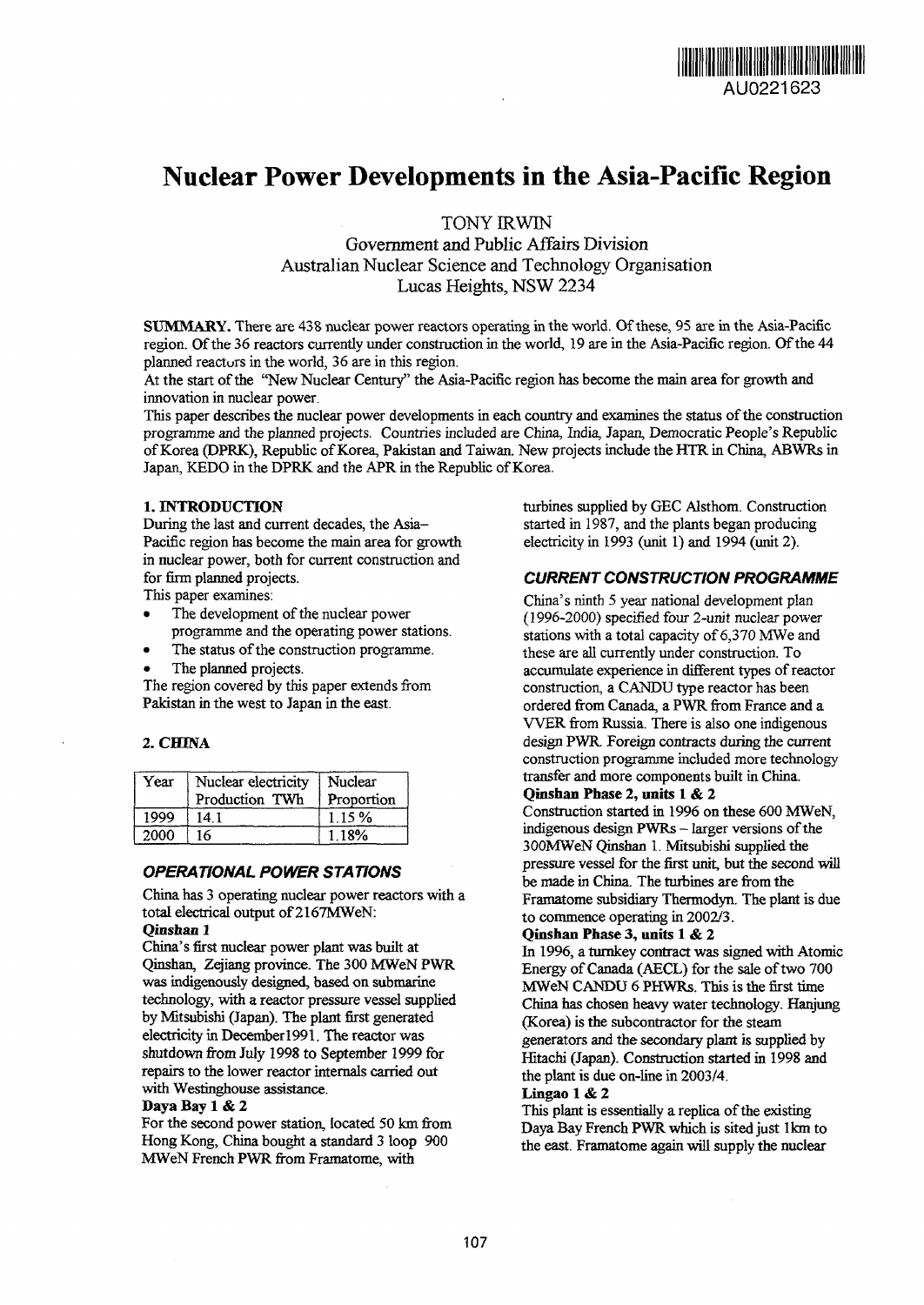island and Alstom the secondary plant. The contracts include specific technology transfer agreements between EdF and the operator. Construction started in 1997, and initial operation is due in 2002/3.

#### **Tianwan** 1 & 2

Russia is supplying two WER-91, 950 MWeN PWRs for this new station located at Tianjin, Jiangsu province. Finland's Fortum participated in the design work and the reactor includes a number of safety features to meet the latest Russian and Finnish safety standards and IAEA recommendations. Siemens Power Generation Group (KWU) is contracted to supply the control and instrumentation equipment. Construction started in 1999 and the reactors are due on-line in 2004/5.

# **OTHER CONSTRUCTION PROJECTS**

The Institute of Nuclear Energy Technology (INET) at Tsinghua University, Beijing has designed and built a 10 MWTh gas cooled High Temperature Reactor (HTR). This is a helium cooled, modular pebble bed reactor similar to the ESKOM project in South Africa. The reactor operates at an outlet temperature of 700°-950°c and of particular interest is its suitability as a source of high temperature process heat for heavy oil recovery and coal gasification. The reactor can also be directly coupled to a gas turbine allowing electricity generation at far higher efficiency (50%) than the 33% typically achieved by a PWR. Construction started in 1995 and the reactor was taken critical in December 2000.

#### **FUTURE DIRECTIONS**

In the 1990's, China built reactors of various types to gain experience, now they are moving to localisation and standardisation. Construction cost and unit price have, to be optimised to make nuclear power more competitive.

The Shanghai Nuclear Engineering Research and Design Institute (SNERDI), the designer of Qinshan 1, and the East China Electric Power Design Institute (ECEPDI) are collaborating on the design of a standard lOOOMWe PWR with the Spanish SEPI nuclear group. The reference plant is the Westinghouse 3 loop Vandellos 2 reactor in Spain.

From the experience with the Daya Bay and Lingao stations, further French designs are also likely to be considered.

Addressing the ninth National Peoples Conference in 2001, the Chinese Prime Minister, Zhu Rongji spoke of plans for "moderate development" of nuclear power over the next 5 years.

## **Projects that may be included in the tenth 5 year plan (2001-5):**

**• Lingao**

Two more 900 MWeN PWRs on this existing site in Guandong Province. Further Framatome technology transfer may be negotiated.

• **Sanmen**

The original plan to build more reactors on the Qinshan site was rejected by local planners and a new site at Sanmen, just south of Qinshan in Zhejiang province was chosen. CNNC is proposing to build the first Westinghouse based 1000 MWe Chinese standard PWR here.

• Haiyang

This PWR project is backed by China's State Power Corporation (SPC).

## **3. INDIA**

| Year | Nuclear electricity<br>Production TWh | Nuclear<br>Proportion |
|------|---------------------------------------|-----------------------|
| 1999 | 11.448                                | 2.65%                 |
| 2000 | 14.21                                 | 3.14%                 |

## **OPERATIONAL POWER STATIONS**

India has 14 operating nuclear power reactors with a total installed electrical output of 2548 MWeN: **Tarapur 1** & 2

India's first nuclear power plant was a twin BWR supplied by the USA in 1969.

# **Rajastha n 1- 4**

The first units at this site are PHWRs based on the CANDU design with equipment imported from Canada and they began operating in 1972 and 1980. The last two units were completed in 2000 and these are the latest 202 MWeN indigenous design. **Kalpakkam 1** & **2**

Unit 1 at the Madras Atomic Power Station, which began commercial operation in January 1984, was the first indigenously designed and built reactor. The second unit followed two years later. The Narora, Kakrapar, and Kaiga sites each have two Indian standard PHWRs commissioned between 1989 and 2000.

## **CURRENT CONSTRUCTION PROGRAMME**

#### **Tarapur 3** & **4**

Construction started on the twin PHWR Tarapur Atomic Power Plant (TAPP) in March 2000. These reactors are scheduled to achieve criticality in 2005 and 2006. The reactors are a scaled up version of the standard 220 MWe PHWRs and will each have a gross electrical output of 500 MWe.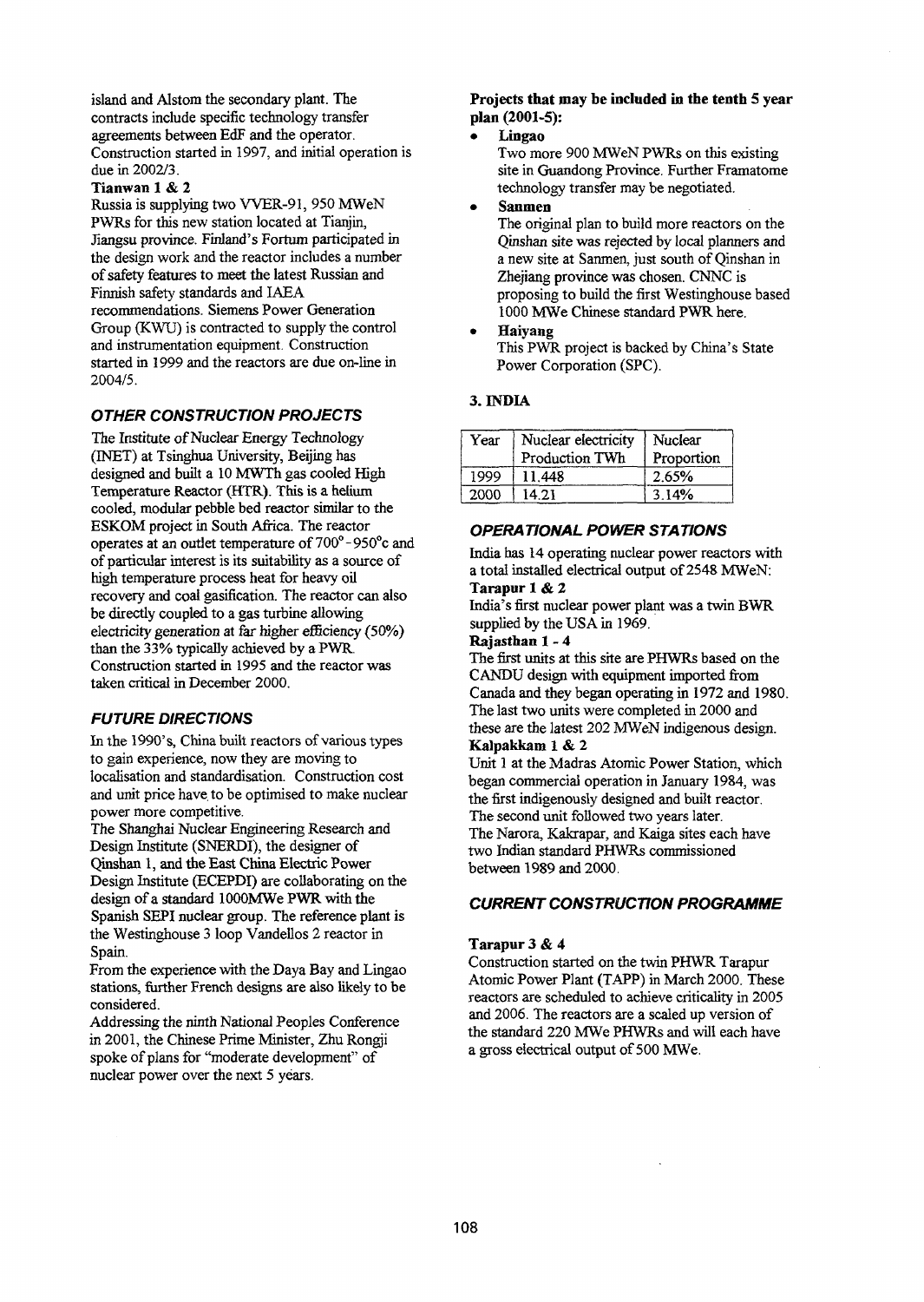# *PLANNED PROJECTS*

#### **Kudankuiam**

In 1988, India signed an agreement with the USSR for Soviet industry to construct two lOOOMWe WER-1000 units (PWRs) in India on a site at Kudankuiam, in southern Tamil Nadu. After a lapse of ten years, the project was restarted in 1998 and a contract signed between the Nuclear Power Corporation of India (NPCIL) and Atomstroyexport (Russia) to commission the detailed project report. The report is expected to be completed in 2001. Construction is planned to start in 2002 with connection to the grid in 2005/6. Kaiga 3- 6

Four more 220 MWe PHWRs will be built on the existing site at Kaiga.

### Rajasthan 5- 8

Four 500 MWe PHWRs are planned for this existing site.

#### Fast Breeder Reactor

The design for the next stage of the fast breeder reactor programme, the 500MWe Prototype Fast Breeder Reactor (PFBR), is being carried out at the Indira Gandhi Centre for Atomic Research. Technology development is in progress in collaboration with Indian industry.

#### 4. JAPAN

| Year | Nuclear<br>Electricity<br>Production TWh | Nuclear<br>Proportion |
|------|------------------------------------------|-----------------------|
| 1999 | 303.255                                  | 34.6%                 |
| 2000 | 304.866                                  | 33.8%                 |

# **OPERATIONAL NUCLEAR POWER STATIONS**

Japan has 54 operating nuclear power reactors with a total net electrical output of 44,301 MWeN.

Nuclear electricity generation is based on light water reactors of which there are 29 BWRs and 23 PWRs. The last reactor to be connected to the grid was Onagawa 3 BWR on 30 May 2001. A 148MWeN prototype Advanced Thermal Reactor (ATR) has been operating at Fugen since 1979. This is a heavy water moderated light water cooled reactor designed for both uranium and plutonium fuel. Construction of a 600MWe demonstration ATR was planned for Ohma, but this was dropped in 1995.

Construction of the 250MWe prototype fast reactor Monju began in 1985 and the plant eventually began generating electricity in 1994. Near to the end of the commissioning tests in 1995, the reactor was shutdown due to a sodium leak in the secondary cooling loop when a thermocouple pocket failed. The reactor has not yet been

restarted. In December 2000, the Japan Nuclear Cycle Development Institute (JNC) applied for preliminary consent for a full safety examination of Monju as a step towards a restart. JNC want to restart Monju to verify the technology, improve the economics and confirm the practical use of a Fast Breeder Reactor (FBR) for the future. The application for the safety licence and approval of the plant modification to guard against further sodium leakage was submitted by JNC in June 2001.

## **CURRENT CONSTRUCTION PROGRAMME**

There are 3 reactors under construction in Japan with a total installed net capacity of 3,696 MWeN:

- Hamaoka 5 (Chubu) 1325 MWeN ABWR in Shizuoka Prefecture. Construction began in March 1999 and operations should start in 2005.
- Shika 2 (Hokuriku) 1304 MWeN ABWR in Ishikawa Prefecture. Construction began in August 1999 and operations should start in 2006.
- • **Higashidori 1 (Tohoku)** 1067 MWeN BWR. Construction began in December 1998 and operations should start in 2005.

## **PLANNED NUCLEAR POWER STATIONS**

There are firm plans for twelve reactors to be constructed with a total installed net electrical output of 15,858 MWeN:

| <b>Station</b> | <b>MWeN</b> | <b>Type</b> | Grid |
|----------------|-------------|-------------|------|
|                |             |             | date |
| Fukushima 7    | 1325        | <b>ABWR</b> | 2006 |
| Fukushima 8    | 1325        | <b>ABWR</b> | 2007 |
| Tomari 3       | 900         | <b>PWR</b>  | 2008 |
| Ohma           | 1350        | <b>ABWR</b> | 2008 |
| Tsuruga 3      | 1500        | <b>APWR</b> | 2010 |
| Tsuruga 4      | 1500        | <b>APWR</b> | 2010 |
| Shimane 3      | 1375        | <b>ABWR</b> | 2010 |
| Higashidori 1  | 1330        | ABWR        | 2010 |
| (TEPCO)        |             |             |      |
| Higashidori 2  | 1330        | <b>ABWR</b> | 2010 |
| (TEPCO)        |             |             |      |
| Higashidori 2  | 1320        | <b>ABWR</b> | 2011 |
| (TOHOKU)       |             |             |      |
| Kaminoseki 1   | 1320        | <b>ABWR</b> | 2012 |
| Kaminoseki 2   | 1320        | <b>ABWR</b> | 2015 |

## **5. DEMOCRATIC PEOPLE'S REPUBLIC OF KOREA (DPRK)**

The DPRK has no operating nuclear power reactors.

In 1994, the DPRK agreed to halt their nuclear development programme in return for the supply of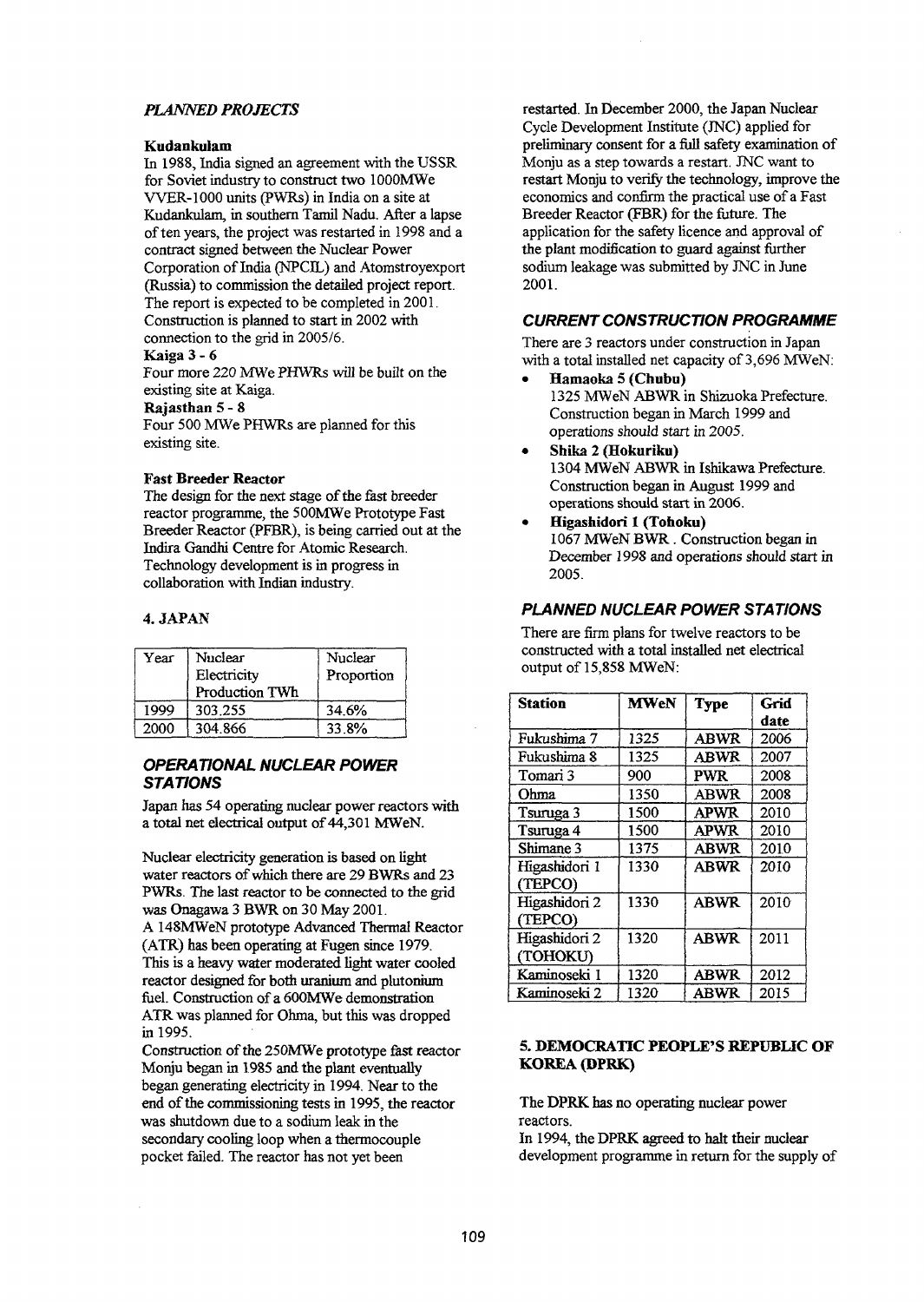two US designed LWRs under international safeguards. To assist in meeting energy needs, 500,000 Te of heavy fuel oil a year is supplied for electricity and heating until the first reactor is completed. The first reactor was due to begin producing power in 2003, but due to political and economic delays this is unlikely to be before 2007. The governments of Japan, the Republic of Korea and the USA signed the agreement on the establishment of the Korean Peninsular Energy Development Organisation (KEDO) on 9 March 1995. Further governments have subsequently joined the organisation, including Australia in September 1995.

The site for the nuclear power plant is at Sinpo, South Hamgyong province, 160 kilometres north of the demilitarised zone. The reference plant is the Ulchin 3 &4 1000MW Korean Standard Nuclear Plant (KSNP), an advanced version of the ABB-CE System 80 PWR.

In 1996, the Korea Electric Power Corporation (KEPCO) was designated the prime contractor for the turnkey project. Site preparation started in 1997.

On 15 December 1999 KEPCO and KEDO signed the contract for the design, construction and commissioning of the two power reactors. The value of the turnkey contract is US\$4.6 billion. South Korea has agreed to pay S3.22 billion (70% of the cost). This has to be reimbursed by North Korea in instalments over 17 years after a threeyear grace period upon completion of the project. Japan is contributing \$1 billion, with the remainder being provided by other KEDO members. The project delays have been due to the complex financing and the difficulty in agreeing protocols for contact between North and South Korea. Another major issue which delayed the contract signing was project liability. The matter was shelved by agreement to enable the contract to be signed, but has to be resolved before nuclear fuel is delivered on site.

KEPCO signed a contract with HANJUNG in December 1999 for the supply of the nuclear steam system including the reactor vessels and steam generators.

The preliminary works contract was completed and preconstruction site work started in February 2000. On 22 December 2000, a contact to build the two reactors was signed by KEPCO and a consortium of four South Korean companies. The companies and their share in the project are Hyundai Engineering and Construction (50%), Dong Ah Construction (20%), Daewoo (15%) and Korea Heavy Industries (15%).

In February 2001, KEDO applied to the North Korean Regulators for a construction certificate. KEDO submitted the preliminary safety analysis report and an environmental report.

# **6. REPUBLIC OF KOREA**

| Үеаг | Nuclear<br>Electricity<br>Production<br>TWh | Nuclear<br>Proportion |
|------|---------------------------------------------|-----------------------|
| 1999 | 97.817                                      | 42.8%                 |
| 2000 | 103.501                                     | 40.7%                 |

The Republic of Korea has 16 operating nuclear power reactors with a total electrical output of 12,970 MWeN.

Nuclear electricity generation is based on water reactors of which there are 4 PHWRs and 12 PWRs.

The first Canadian CANDU reactor was constructed by Atomic Energy of Canada (AECL) on the Wolsong site in 1982. Since then, a further three CANDU reactors have been built on this site, with the last one connected to the grid in 1999. There was an increasing Korean involvement in the projects. For Wolsong 2, KEPCO led the commissioning programme and Wolsong 3 & 4 had 50% of the plant manufactured in Korea. Hanjung manufactured the calandria for Wolsong 4.

Two PWRs were supplied by Framatome for the Ulchin site and connected to the grid in 1988/9. There have been no further major projects with French companies.

Six PWRs were purchased from Westinghouse. Kori 1-4 went into service over the period of 1977-85 followed by Yonggwang 1 & 2 in 1986.

After this initial period gaining PWR experience, Korea looked for technology transfer on the next projects. A contract was signed with Combustion Engineering (CE) USA in 1987 and Yonggwang 2 & 3 were based on the CE system 80 PWR design. Yonggwang 3, commissioned in 1994, was the first "Made in Korea" power reactor. These reactors became the reference plants for the Korean Standard Nuclear Power Plant (KSNP) series of lOOOMWeG (950MWeN) units.

Ulchin 3 & 4 were the first two KSNP PWRs. Construction started in 1992 and they were connected to the grid in January 1998 and December 1998.

Over a period of 21 years, Korea had moved from turnkey contracts, through component manufacture to self-sufficiency and a standard reactor.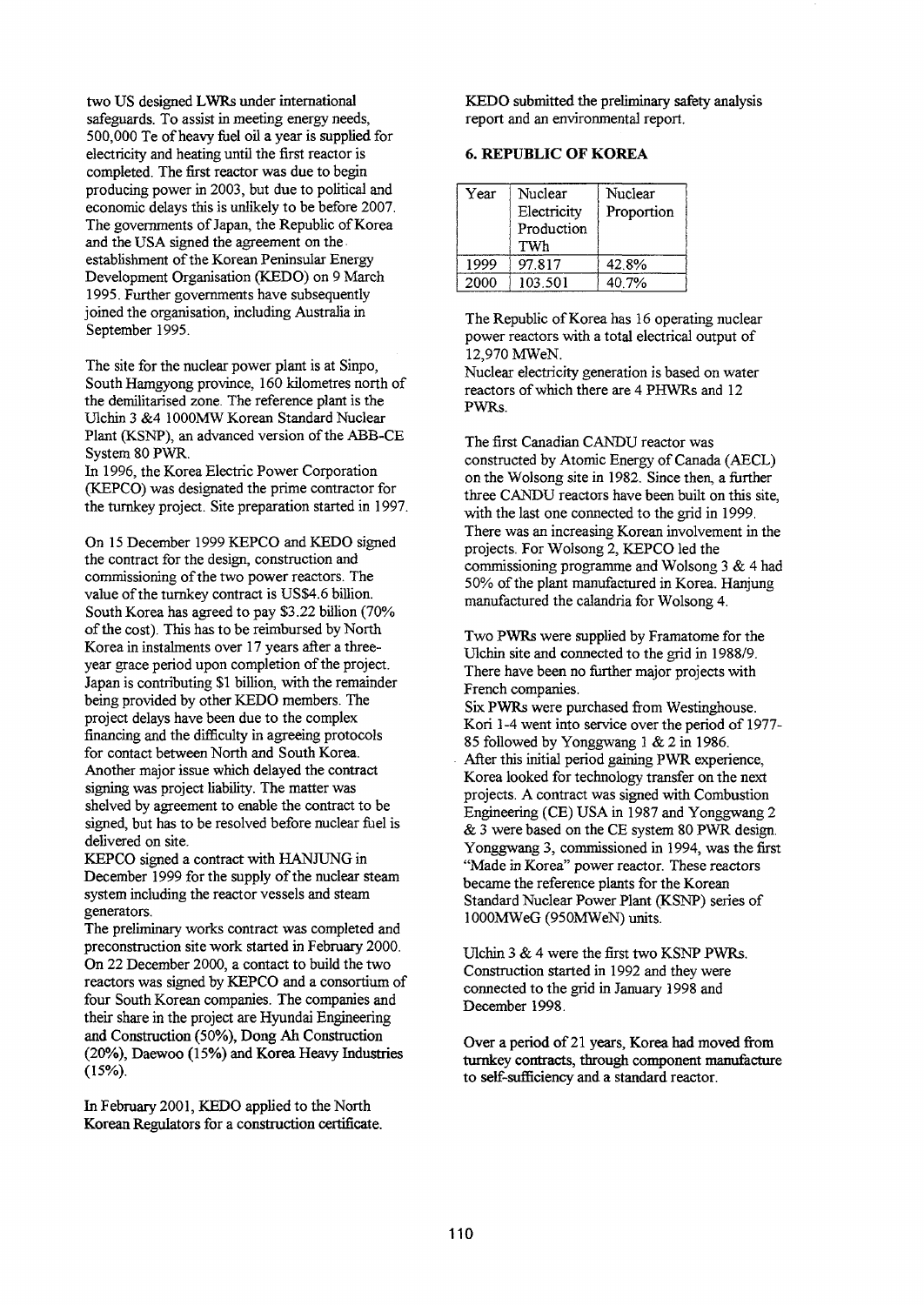## **CURRENT CONSTRUCTION PROGRAMME**

There are four reactors under construction in Korea with a total capacity of 3800 MWeN All the reactors are of the KSNP design in this phase:

| Reactor     | Type        | MweN | Grid<br>date |
|-------------|-------------|------|--------------|
| Yonggwang 5 | <b>KSNP</b> | 950  | 2002         |
| Yonggwang 6 | <b>KSNP</b> | 950  | 2002         |
| Ulchin 5    | KSNP        | 950  | 2004         |
| Ulchin 6    | KSNP        | 950  | 2005         |

#### **LONG TERM PROGRAMME**

According to the "5<sup>th</sup> Long-term Plan for Electric Power Demand and Supply" which was finalised in January 2000, eight more nuclear reactors will be constructed by 2015. Kori 1 (2008) and Wolsong 1 (2013) are due to be decommissioned during this period making a total of 26 operating reactors in 2015.

The KSNP is based on the 1000 MWe Combustion Engineering system 80 unit. In 1992, a four-phase programme commenced to design an evolutionary reactor based on the KSNP but of larger capacity. This was known as the Korean Next Generation Reactor (KNGR) and was originally 1300 MWe. General requirements included a plant lifetime of 60 years, a construction period of 48 months and a 20% electricity cost advantage over competitive energy sources. During phase one 1992-4, Advanced Light Water Reactor (ALWR) designs were examined and the reactor type selected. In Phase two, the basic design was developed and completed in 1999. During the current phase three, the design will be optimised and finalised. Phase four will see the construction of the first KNGR. In 1997, Combustion Engineering (now Westinghouse and part of the BNFL group) signed three 10 year contracts with KEPCO for technical co-operation, Hanjung licensing and support for the KNGR project.

In August 2000, KEPCO announced plans for two more 950 MWeN KSNPs. The reactors will be located near to the existing Kori site and the units will be named Shin-Kori 1 & 2 (New-Kori).

In April 2001, plans for a further six reactors were finalised. Two more 950 MWeN KSNPs will be built at a site previously known as Bonggil. As this is close to Wolsong, the site is now to be known as Shin-Wolsong. Wolsong is the site of all the PHWR CANDU reactors, but there are no plans at present to build further reactors of this type.

The KNGR is now called the Advanced Pressurised Water Reactor (APR) and the capacity is uprated to 1400 MWeG. The first APRs will be New-Kori 3 & 4. Two more APRs were included in the plans with the site yet to be decided.

#### **Planned Reactors**

| Reactor          | <b>Type</b> | <b>MWeN</b> | Grid<br>Date |
|------------------|-------------|-------------|--------------|
| Shin-Kori 1      | <b>KSNP</b> | 950         | 2010         |
| Shin-Kori 2      | <b>KSNP</b> | 950         | 2011         |
| Shin-Wolsong 1   | <b>KSNP</b> | 950         | 2009         |
| Shin-Wolsong 2   | <b>KSNP</b> | 950         | 2010         |
| Shin-Kori 3      | APR         | 1350        |              |
| Shin-Kori 4      | <b>APR</b>  | 1350        |              |
| APR <sub>3</sub> | <b>APR</b>  | 1350        |              |
| APR 4            | APR         | 1350        |              |

#### 7. **PAKISTAN**

| Year | Nuclear<br>Electricity<br>Production<br>TWh | Nuclear<br>proportion |
|------|---------------------------------------------|-----------------------|
| 1999 | 0.69                                        | 1.1%                  |
| 2000 | 1.081                                       | 1.65%                 |

Pakistan has 2 operating nuclear power reactors with a total electrical output of 425 MWeN.

#### **Kanupp**

Pakistan's first power reactor, Karachi Nuclear Power Plant (Kanupp), a small 125MWeN natural uranium fuelled PHWR located 30km west of Karachi, began operating in 1971. Canadian General Electric supplied the Candu type reactor on a turnkey basis.

Following India's 1974 nuclear explosion, Canada imposed a ban on spare parts, fuel and technical services. The operation of this plant has since been based on indigenously produced fuel and mostly locally manufactured parts.

#### **Chasnupp 1**

In 1989 it was announced that China had agreed to supply a 300 MWeN PWR to Pakistan. The contract for an improved version of China's indigenously designed Qinshan 1 was signed in 1991 and construction of the Chasma Nuclear power plant (Chasnupp) by the China National Nuclear Corporation began in 1993. The reactor was taken critical on 3 May 2000, synchronised to the grid on 13 June and handed over to the Pakistan Atomic Energy Commission (PAEC) on 25 September. The plant is located 32 km south of the city of Mianwali in Punjab. Chasnupp was formally inaugurated in March 2001 at a ceremony attended by Liu Jibin, Minister for COSTIND, the leading Chinese nuclear decision making body.